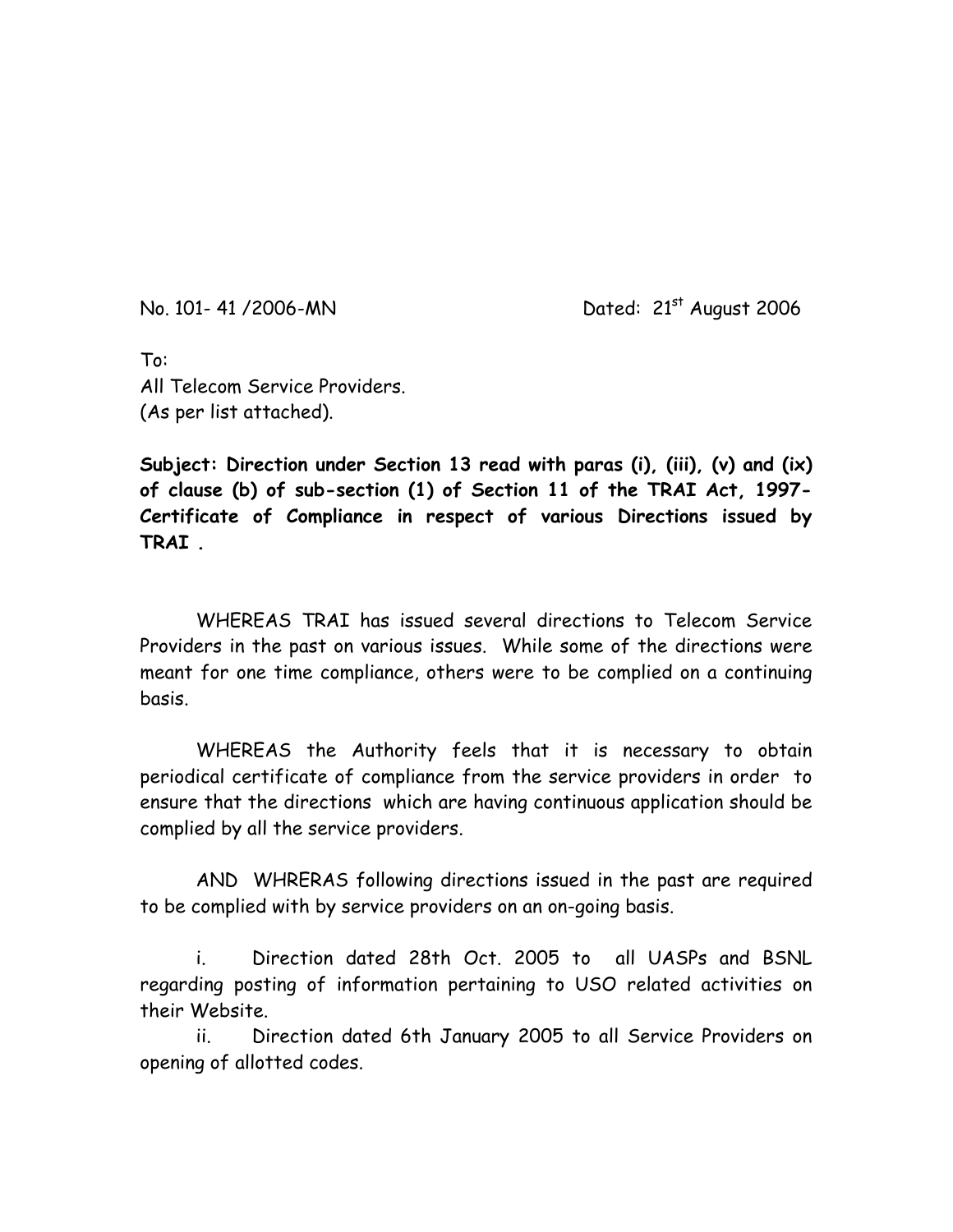iii. Direction dated 16th June 2004 to all CMSPs on auto Roaming Services to all Pre-paid subscribers.

iv. Direction dated 11th July 2002 to all CMSPs to include the standard terms and conditions in all tariff plans for pre-paid cards.

 AND THEREFORE, in exercise of the powers conferred upon it under section 13 read with sub-clauses (i), (iii), (v) and (ix) of clause (b) of subsection (1) of section 11 of the Telecom Regulatory Authority of India Act, 1997 (24 of 1997), the Authority hereby directs all Telecom Service Providers to furnish to the Authority a certificate of compliance on the above directions regularly by  $31^{st}$  July every year. The certificates of compliance should categorically indicate that all these directions of the Authority are being complied with by them continuously and that there has been no breach of these directions during the year. The first certificate of compliance, covering the entire period from the date of issuance of the respective direction up to  $31<sup>st</sup>$  July 2006, should reach TRAI by  $31<sup>st</sup>$ August 2006.

> (Sudhir Gupta) Advisor (MN)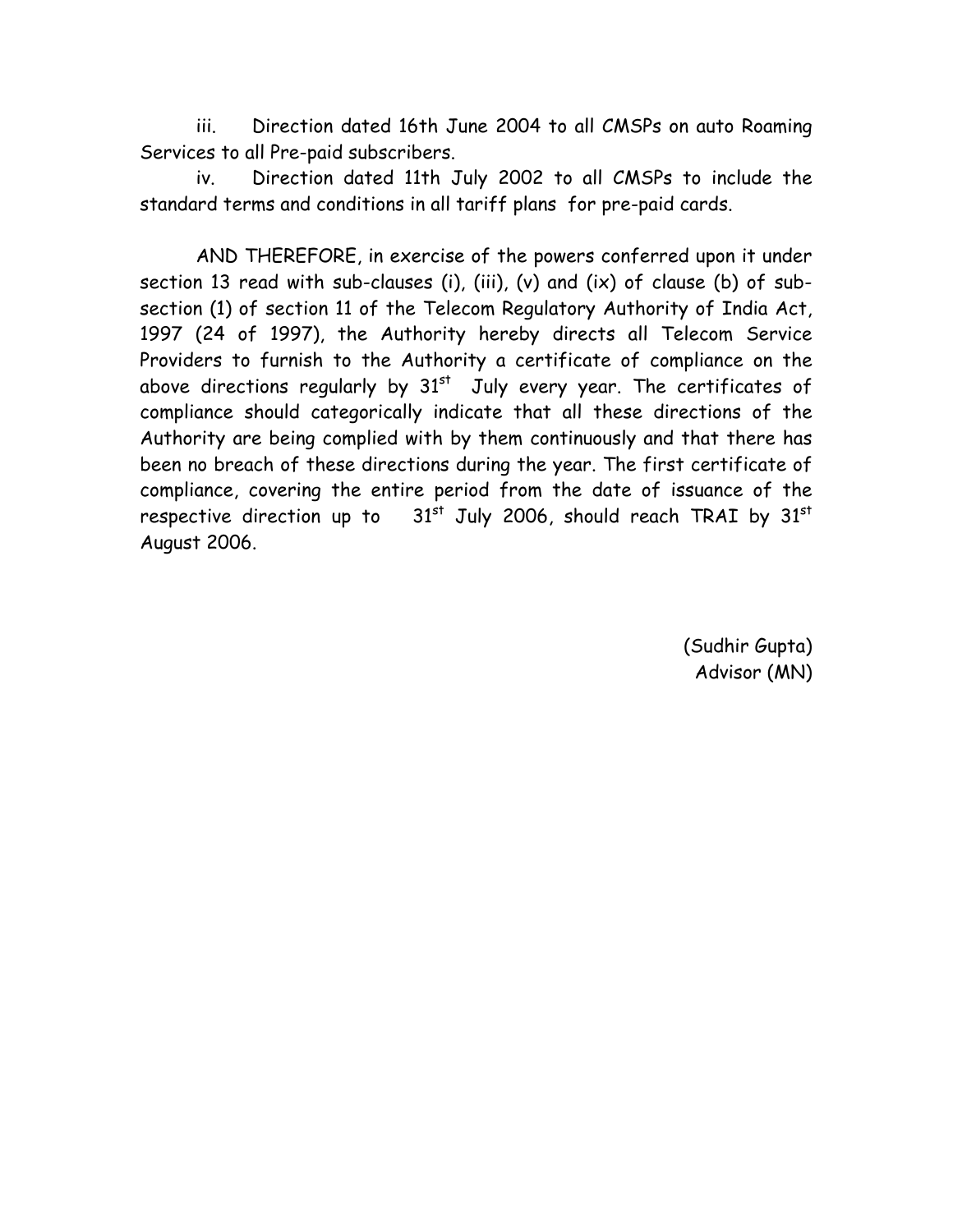| S.No. | <b>Name of Company</b>                                          |
|-------|-----------------------------------------------------------------|
| 1.    | M/s Bharti Airtel Ltd                                           |
|       | M/s Bharti Hexacom Ltd                                          |
|       | $4th$ Floor, Tower A                                            |
|       | Unitech World, Cyber Park                                       |
|       | Sector-39, Gurgaon<br>Haryana 122001                            |
|       |                                                                 |
| 2.    | M/s IDEA Cellular Ltd                                           |
|       | M/s IDEA Mobile Communications Ltd                              |
|       | M/s BTA Cellcom Ltd                                             |
|       | 810, Kailash                                                    |
|       | 26 K.G. Marg, New Delhi-110001                                  |
| 3.    | M/s BPL Mobile Communications Ltd                               |
|       | <b>BPL</b> Centre,                                              |
|       | 127, Manmala Tank Road,                                         |
|       | Taikalwadi, Mahim West,                                         |
|       | Mumbai - 400 016                                                |
|       |                                                                 |
| 4.    | M/s Hutch Essar Mobile Services Ltd                             |
|       | M/s Hutchison Essar Ltd                                         |
|       | M/s Hutchison Telecom East Ltd<br>M/s Hutchison Essar South Ltd |
|       | M/s BPL Mobile Cellular Ltd                                     |
|       | M/s Fascel Ltd                                                  |
|       | M/s Aircel Digilink India Ltd                                   |
|       | C-48 Okhla Industrial Area,                                     |
|       | Phase-II, New Delhi 110020.                                     |
|       |                                                                 |
| 5.    | M/s Reliance Telecom Ltd.                                       |
|       | M/s Reliance Infocomm Ltd                                       |
|       | M/s Reliable Internet Services Ltd                              |
|       | 15 <sup>th</sup> Floor, Vijaya Building,                        |
|       | 17, Bharakhamba Road                                            |
|       | Connaught Place,                                                |
|       | New Delhi -110001                                               |
| 6.    | M/s Aircel Ltd                                                  |
|       | M/s Aircel Cellular Ltd,                                        |
|       | 5th Floor, Spencer Plaza,                                       |
|       | 769, Anna Salai,                                                |
|       | Chennai - 600 002.                                              |
|       |                                                                 |
|       |                                                                 |
|       |                                                                 |
|       |                                                                 |